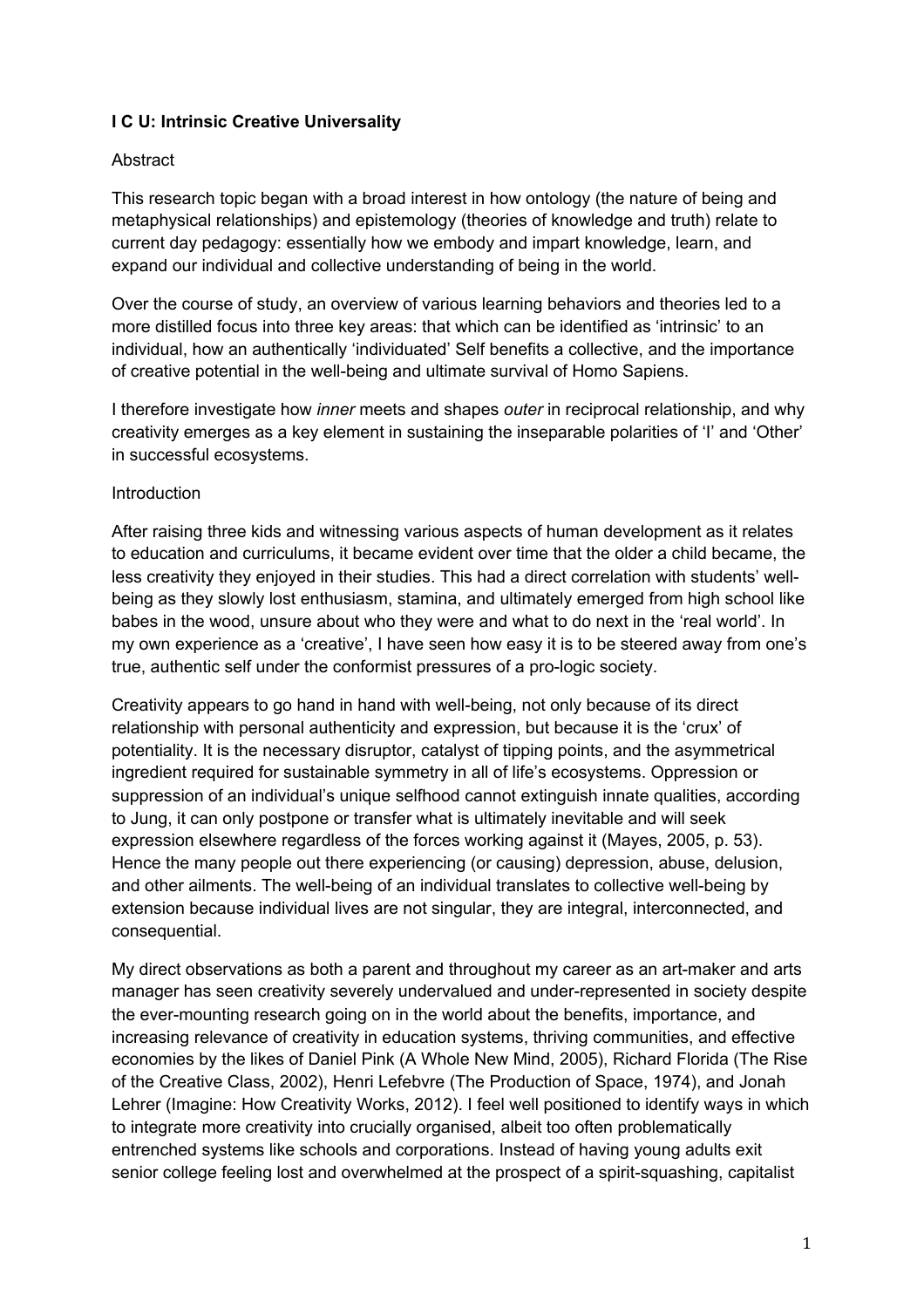future of conformity, work, and bills, my wish is to see their intrinsic passions ignited and authentic selves emergent as they step out into a world that values and scaffolds creativity and authenticity wholeheartedly. And equally, to see people of all ages given the permission and tools they need to access and understand their unique selfhood at the coal face of the daily grind.

Being somewhat of a circular subject spanning broad areas of interiority, exteriority, and simultaneity within a moving ecosystem, a number of subjects have informed this essay – from phenomenology and interworlds (Merleau-Ponty, Husserl) to ideas of Buddhism in contemporary art practice (Baas, Jacob), to sociology and Primitivism (Goldwater), to the psychology and physiology of art, education, and imagination (Jung, Mather, Lehrer, Martin, McLellan, Laing, Harari), to concepts of chaosmosis, the abstract machine, ecosophy and the rhizome (Næss, Deleuze, Guattari).

My coinciding art practice has spanned a similarly eclectic range of media including bronze, plasticine, clay, wax, candy, expanding foam, and yarn in a playful exploration of subject/object simultaneity where the inherent properties of a medium act as both the 'is' and 'of' in its creation, celebrating authentic process and properties as they move from idea to becoming to being to idea. I am drawn to implicit recognition – when information is a felt experience, the way story helps anchor a memory better than raw data or facts. A story is actioned through its own making and is free to continue *becoming* in its ongoing relationships and contexts. I love the evocative syntheses between the materiality of a medium and the mystery of figment. Like Merleau-Ponty's 'flesh of all things', there is always more than meets the eye, and this must be proactively considered to evade the easy-default tendencies and pre-conditionings of the brain.

Originally, I would've claimed all artists of all time are represented in this research as examples of "the antennae of the human race" (Pound, 2010, p. 81), but I've realized that creativity is an unbiased human trait and that even within the category or label of 'artist' lies a broad spectrum of individuals. Instead, I was enlightened to ways in which humanity's native language of symbol and metaphor (of which art and the poetic realm are mere obvious examples) manifests in the world in general, and the types of art and artists that embody the particularly disruptive qualities of creative potential outlined in this essay. Politically influential (e.g., Shakespeare, Ai Wei Wei), socially risquè (e.g., Goya, Courbet, Manet), blasphemous (e.g., Ofili, Serrano, Ferrari), audaciously abstract (e.g., Nevelson, Duchamp, Cage), affectively interactive (e.g., Ming Wei, Hamilton, Abramović), and reframing the 'real' (e.g., Bacon, Whistler, Monet): these differ greatly from representational landscape paintings, royal portraits, or religious icons for example (although arguably such things are still manifestations of figment). Looking more broadly at art movements throughout history also reveals evidence of Jung's 'collective unconscious' at work and the concept of creative potential as an enigma of inseparable polarities on a mass scale, where inner landscapes shape, and are shaped by, the social, political, cultural, and contextual.

I.

Putting pedagogy and entrenched systems aside, I want to pull the curtain back on self – the receptacle or entity that is doing the learning, growing, interacting, and teaching. Alan Watts, a spiritually enlightened 21<sup>st</sup> century British academic, asserted the the Eastern philosophical view that there is no such thing as an individual, we are all 'I' and we all require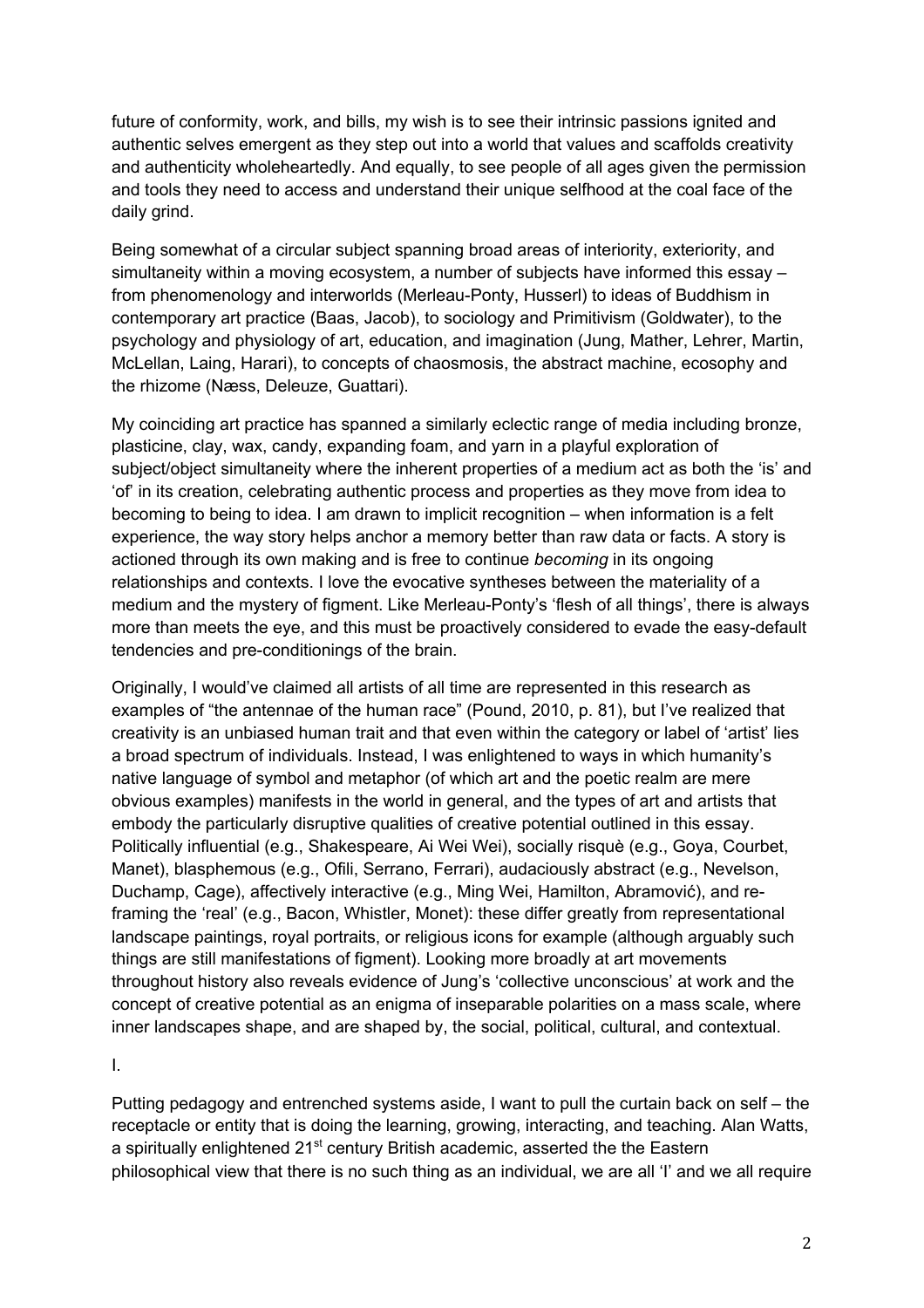'Other' in order to be (Watts A. , 1.1.1. – Not What Should Be – Pt. 1, 2019). Every single individual is essential, meaning humankind is wholly integrated and interconnected with the natural world in both body (matter) and spirit (energy). We did not arrive on Earth, we grew out of her, we are related – as are our intrinsic governing instincts, patterns, and systems. Or as James Hurd Nixon puts it "we are pieces of the Earth that maintain a bodily form for a while" (Nixon, 2020, p. 4). Self, with a capital 'S', indicates a 'higher self', or the selfregulating force that drives us toward our full potential (Mayes, 2005, p. 73). It is an ecosystem of its own, with moving components, complexes, and personifications in relationship with both internal and external, conscious and unconscious stimuli, but with universal patterns that can be broken down into four basic (but unfixed) archetypes: ego, persona, shadow, and animus/anima. In order for an individual to thrive, they must *move* in healthy relationship with both these inner aspects and the outer environment/other – ideally with both effect and a meta-awareness of effect, or the ability to sense beyond the body and mind's limiting physiological and habitual mechanisms (e.g., being conscious of the unconscious without needing power over it; understanding the protective mechanism of ego without fusing with it; and holding in balance instinct, intuition, and intellect).

It is important to note that my position does not favour a typically Eastern or Pacifica cultural worldview that puts the collective *before* Self, nor does it heroicise a Western version of individual*ism* or "socio-culturally endorsed reification and privileging of the singular perspective" (McLellan & Martin, 2013, p. 87), but rather posits a kind of 'Neo-humanism'<sup>1</sup> that links Jung's concept of the six-jointed relationship<sup>2</sup>, with Laing's refractory self as I-meshe-he-you-we-them (Laing, 1966, p. 3), with Deleuze and Guattari's simulacrum<sup>3</sup>, chaosmosis<sup>4</sup>, and ecosophy<sup>5</sup>, with complex dynamical systems<sup>6</sup> and Gestalt theories of Deep  $E$ cology<sup>7</sup> where healthy sustainability is recognized as a continuous and simultaneous dynamic between micro and macro: within self (mind/body), between self and other, between self and collective, and between self/collective and the broader ancestry of Earth's ecosystems.

"Difference must become the element, the ultimate unity. Every object, every thing must see its own identity swallowed up in difference, each being no more than a difference between differences. Difference must show itself to be *differing*" (Deleuze, cited in Zepke, 2005, p. 35).

It is a universal truth that sustainable ecosystems require diversity, tension, and interconnection. Evolution favours these qualities. 'Other' is essential to 'I', as are the individualistic survival instincts of 'I' that can sometimes clash with Other. Authentic individuation is as essential to collective sustainability as a sense of belonging is to collective

<sup>1</sup> Humanism typically implies a narcissistic superiority over other beings: Liberal Humanism favours equal human rights for individuals, Socialist Humanism favours the collective voice, and Evolutionary Humanism favours racial 'cleansing' such as that attempted by the Nazi regime. Neo-Humanism proposes an evolved idea of 'supreme beings' as having consciousness of our consciousness and our inferiority as a species in the Earth's natural ecosystems as well as the enormous responsibility over the power of this consciousness.<br><sup>2</sup> Jung's one plus one equals six theory denotes the levels of interactions taking pl

unconscious activity between subject and other (each), plus transferential dynamics occurring within each subject (Mayes, 2005, p. 36). <sup>3</sup> The term 'simulacrum' was first recorded in the 16<sup>th</sup> century as meaning 'likeness' or 'similarity' (Allen, 2011, p. 66) and later interpreted by Deleuze and Guattari as the "continual creation of the world, the becoming of a world constructed into mobile series, differentiating and differentiated" (Zepke, 2005, p. 30).

<sup>4</sup> Chaosmosis: creation that emerges from destruction

<sup>5</sup> Ecosophy: a combination of The Three Ecologies (environmental, social, and mental) that are inextricably linked to shaping subjectivity (Guattari, The Three Ecologies, 1989, p. 41).

 $^6$  A complex dynamical system is the study of the nonlinear, unpredictable behaviour of complex systems over time such as living organisms and their social structures, climate, and economies (Nixon, 2020).<br>
<sup>7</sup> The term Deep Ecology was coined by Arne Naess in 1973 and refers to a kind of Neo-humanism that gives equal living rights to all<br>
<sup>7</sup> The t

entities in life's ecosystems. It advocates for deeper wisdom and humanity over detached logic and science.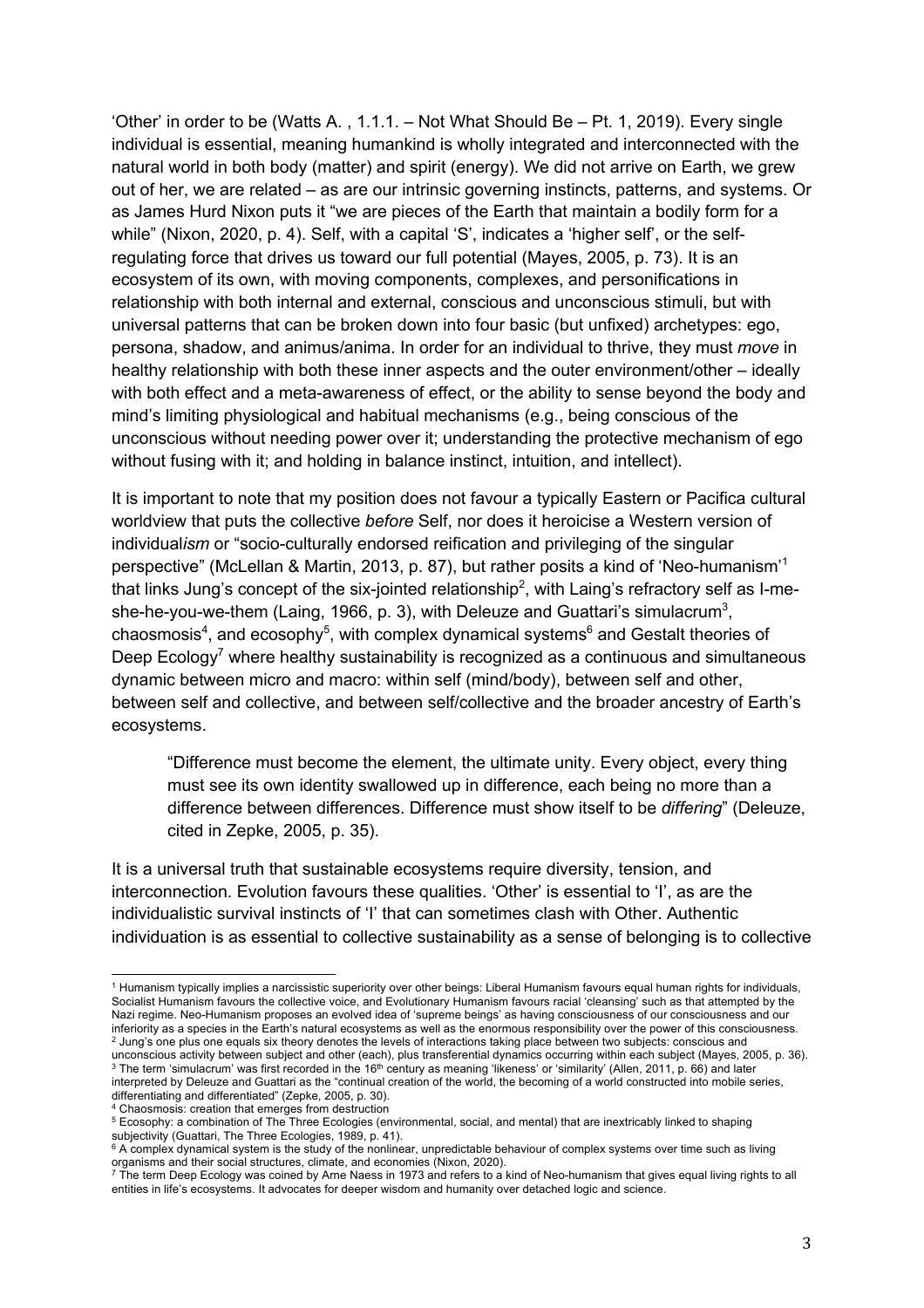unity. Authenticity, or that which differentiates us, emerges as the extent to which a person can align with their own infinitely unique ratios of archetypal selfhood within a shared identity, and ideally uphold an ability to consciously observe how these qualities can affect and are affected by dynamic relationships with multifarious others. It is the unencumbered process of individuation that echoes the inherent striving for balance in the natural world. And it is not without pain and struggle.

Described by Jung as the 'tension of opposites', this struggle is essential for growth. It is also represented in ancient Eastern principles such as Taoism (yin yang) and Buddhism (anatta/non-self, dukkha/suffering, anicca/impermanence) where there is unity in the dualistic nature of the universe, and enlightenment to be found at the impersonal and intrinsically impermanent centre of polarities (Pircher, 2019). In other words, there must be an opposing force in order to 'be', and a disruptive element in a continuum to avoid stagnation. This crux is creative potential. What is arguably even more important than this is the *affirmation* of creative potential. According to Guattari, affirmation is "the blind trust in movement" (Zepke, 2005, p. 227) or the faith we must uphold in things like imagination, experimentation, discomfort, and the unfamiliar.

Deleuze and Guattari may not have consciously aligned themselves with Jung, but I can see several parallels in the object-relations theories at the heart of both their thinking. Deleuze and Guattari were "avowedly atheist, utterly materialist, and ecstatically inhuman" (Zepke, 2005, p. 227) yet arrived at the absolute importance of *belief* as "the necessary condition of its sensation" and "precisely what cannot be thought or represented, yet also that which our deranged senses are forever feeling". Jung ultimately denounced religion but, as an unparalleled scholar of ancient civilisations, believed in the universal patterns and mystical nature of Psyche's symbolic language. Both lines of logic lead to an acceptance, and indeed necessity of the ambiguous as the ultimate 'divine truth'. Deleuze and Guattari's autopoietic nature of the so called 'machine' as a rhizome with no head or tail, only constant 'middling' is shared by Jung:

"Life has always seemed to me like a plant that lives upon its rhizome. The part that appears above the ground lasts only a single summer – an ephemeral apparition. When we think of the unending growth and decay of life and civilisations, we cannot escape the impression of an absolute nullity. Yet I have never lost a sense of something that lives and endures underneath the eternal flux. We see the blossom, which passes. The rhizome remains" (Mayes, 2005, p. 103).

Similarly, Deleuze and Guattari's concept of chaosmosis; the abstract machine that "is what it does" (Zepke, 2005, p. 26); and the simulacrum that "denies the original and the copy" (Zepke, 2005, p. 30), represent "the continual creation of the world" (Zepke, 2005, p. 192) which echoes Jung's concept of universal archetypes as "the stock of inherited possibilities of representation born anew in every individual" (Mayes, 2005, p. 22). Jung also argues that consciousness itself is both the "organ" with which we can comprehend our own instincts – or "transform the image"– but also its transformer. It's as though they are arguing the same primal perspective from opposite ends of the archetypal poles.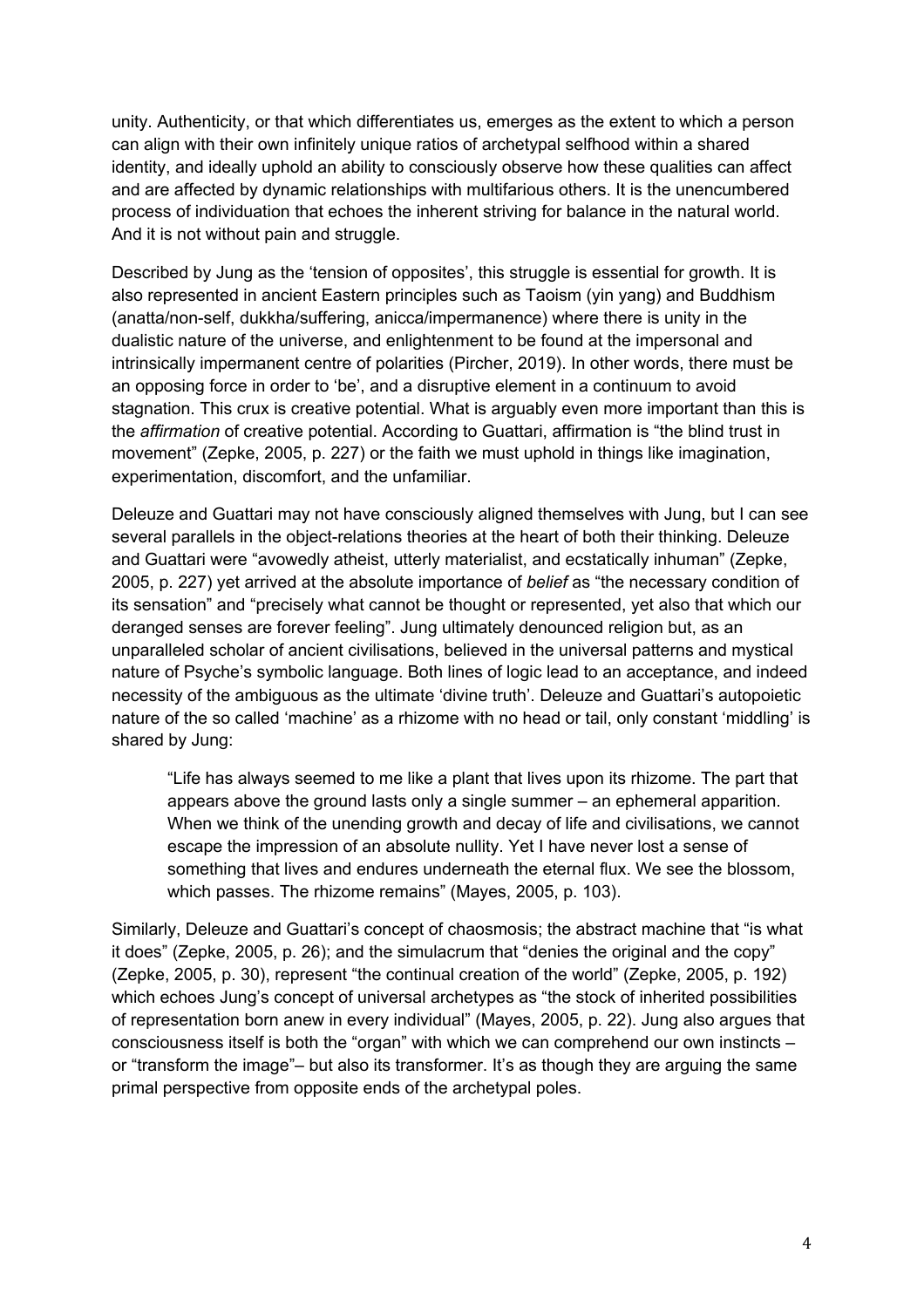"There is a necessary joy in creation. Art is necessarily a liberation that explodes everything" (Deleuze, cited in Zepke, 2005, p. 2).

Creativity is a somewhat contentious term these days because of its exaggerated association with the arts but emerges here as the necessary force in the world that helps keep us located at the sweet spot of this dualistic tension. It is an innate human capacity that goes well beyond the arts and is reflected back on humankind in every construct imaginable. Creative potential enables conditions for interpersonal growth because to nurture creativity is to make friends with discomfort and investigate life's symbolic nature with curiosity. In my view, it is humanity's tool for ensuring an authentic and balanced approach to life, and therefore an essential aspect to incorporate into our organizational systems. Recognizing creative potential and putting it into practice does not mean, however, that we must all make art.

Creativity is potentially exercised more rigorously by artists but is by no means limited to them. Small individual acts of creativity are firing in many unacknowledged ways every day in every type of person, whether it is in the meals we cook, the stories we tell, the persona we present, the science we gather, the daydream we had, or the different route we might choose to take home. An idea appears in our minds and is actioned (or not) into the world. Although creativity is often attributed to 'original' or previously unthought of ideas, it is arguable that almost nothing is an original idea since we are in constant relationship with inner and outer influences, in both an unconscious and conscious way (Husserl, cited in Matthews, 2006, p. 6). One could also argue, however, that based on the constant regenerative 'beingness' of the simulacrum, rhizome, or abstract machine, every idea is original anew. I think it is both/and. Many great inventions were arrived at by a long series of smaller ideas, influences, variables, and intersections (Lehrer, 2012, p. 39). Creativity is a problem-solving ability.

An art-*ist* is merely someone who makes art, but there exists just as much division and 'tension of opposites' within the world of art-making as there does between the art world and other worlds. Artists may be linked by a strong archetypal desire to express how they ascribe to, or revolt against, outer collective conditions or forces through various tactile methods and media, but they are not necessarily united in their practices and intentions. The differences between Social Realism and Socialist Realism, for example, are far greater than their geographical locations: the former a socially conscious call for 'eyes wide open' depictions of the realities of people during the Great Depression in the West, the latter a fascist 'eyes straight ahead' idealised grip on peoples' freedom of expression by the Soviet government (Dempsey, 2005, pp. 167-168). Likewise, the differences between the disciplined methods of Pointillism and the more ad hoc practice of Abstract Expressionism can be enormous and reveal a great deal about the human 'type' creating the work. This is similar to the range of beliefs that exist in other areas of life, like theism – a Polish Jewish rabbi won't share much in common with an American Puritan, except for the fact that they are both human 'theists' sharing in different-but-similar common myths born out of their inherent ability to create (Harari, 2011, p. 55).

Taking Gestalt theory into the territory of the brain, "one cannot separate the nerve cells from the final symphony. Creativity is not an otherworldly power reserved for artists and

C.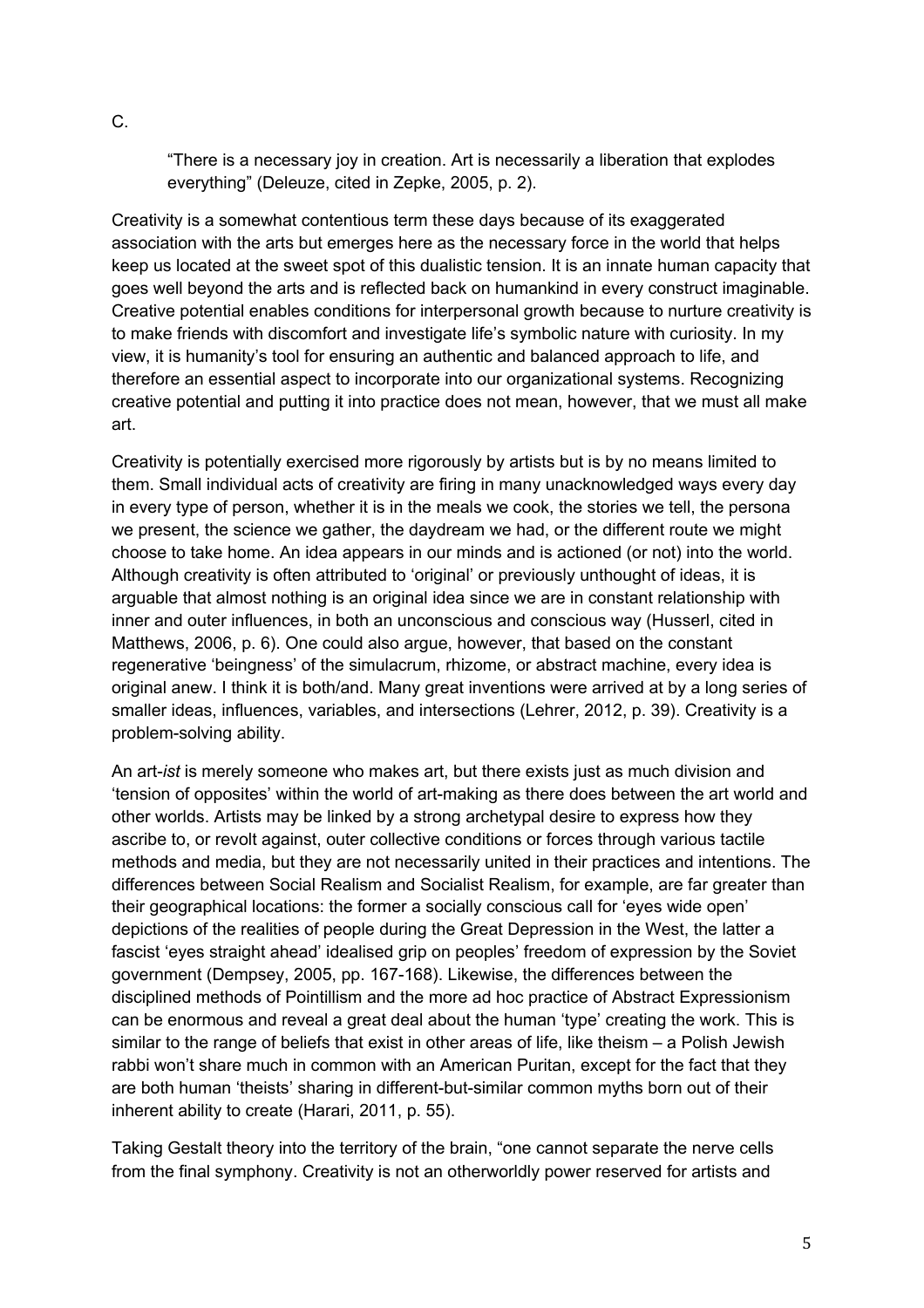inventors, but a hard-wired impulse" (Lehrer, 2012, p. xix). Similarly, the left and right hemispheres of the brain are not clearly divided physiologically or otherwise (McGilchrist, 2010, p. xvi). In other words, we are innately creative beings with complicated systems of inter-relational 'sense-making' abilities that encompass logic/somatic and fantasy/intuitive realms. Nothing is separate, but rather linked by an 'ecosophy' of inseparable polarities both inside and out. In the words of Rousseau, our social, physical, and mental experiences are so interconnected that oppressive environments, ideologies, and inequities can "rob individuals of their naturally good and transparent self-love, replacing it with inauthentic and self-destructive self-regard" and rendering true subjectivity impossible (McLellan & Martin, 2013, p. 27). Some aspects of art-making can indeed help us to see *through* and not *with* the eye, as poeticized by William Blake, but so can a great many other experiences, such as clever pedagogies, immersive education policies, and meaningful mentorships. Collective *permission* for creative potentiality and *affirmation* of authentic selfhood become the maintenance methods required to keep checks and balances on a sustainable and healthy human ecosystem.

Without an awareness of Self, human beings are at the mercy of the brain's reactionary functions which are, at a primitive level, designed out of fear. We are to this day governed to a large degree by our unconscious protective mechanisms, latent shadow aspects, and chemical-inducing emotions. Meta-awareness about what we are experiencing makes a difference to an individual's process because it can give context and consciousness to difficult feelings, value to discomfort, and insight to joy. We become the observing skies of our own weather systems and by extension, empathetically positioned to perceive similar behaviours in fellow Others. Much like declaring a research position where one must first learn about various views and philosophies before knowing which of them we identify with, human beings would do well to better understand the full spectrum of 'types' in our species and how they function in relationship to the world. 'Types' span all cultures, races, and class structures, and must be understood as unfixed and rhizomic so as to avoid dangerous labeling and absolutes. Similar to Arts Management models, it is possible to find ways of working with adaptable structures and processes that move and change around a chaotic core. Like the body of Dionysus – a complex and organised physical structure that contains, and is driven by, a passionate heart and playful spirit, for better or for worse.

Having structure, or to use Deleuze and Guattari's term 'strata' is not a bad thing "how would unformed matter, anorganic life, non-human becoming be anything other than pure and simple chaos?" (Deleuze, Guattari, & Stivale, 1984, p. 8). They argue that 'organic strata' provides the necessary tension of opposites that life requires. In this sense, structure is more of an articulation, or a pinch point that builds the necessary potency which *begs* the disruptive element. James Hurd Nixon's philosophy of the weaving web outlines structure and process as intimately connected: "Structure may appear to be a limitation, but it is ironically the constraint which provides processes their freedom" (Nixon, 2020, p. 2). Like how language allows people to freely communicate, or the rules of sport makes it possible to play a game. Complex dynamical systems are also echoed in the human brain in its left and right hemispherical interaction, in the human psyche on its self-perpetuating journey toward individuation, and in the yin yang principle of a divided whole: dynamic patterns form the essence of all life. It becomes problematic when we let structure constrict process because we are afraid to lose control.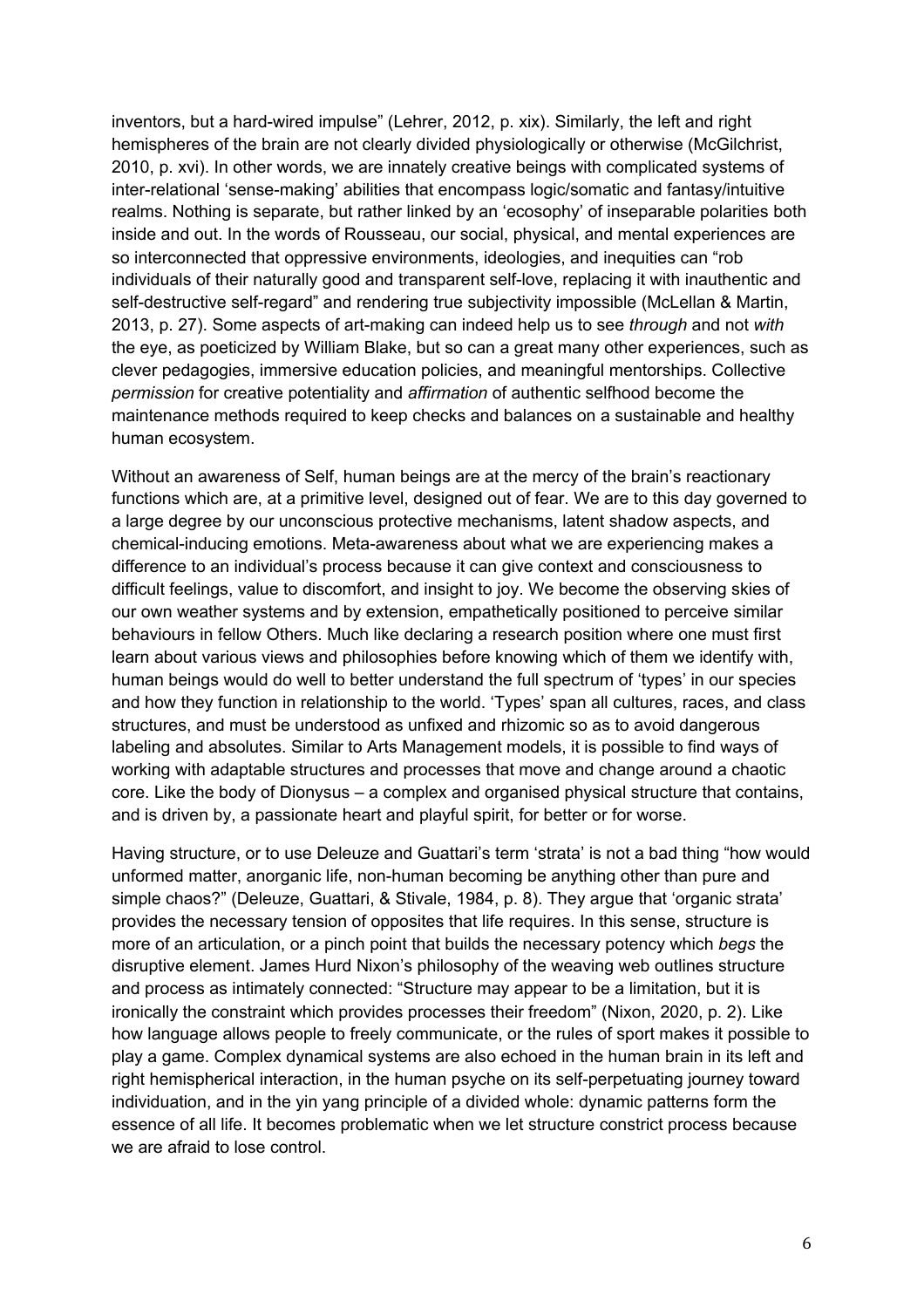Fear and control are different things, but often go together. Human beings do need a sense of autonomy and control in order to be healthy (hence the evolution of psyche), indeed it is one of the driving forces in the individuation process, alongside letting go. In primitive times, having some control over our environment meant surviving to see another day, for example securing shelter, tools, and food. This was achieved as a communal effort because, as a vulnerable species, safety was only to be found in numbers. In more recent times, these primitive fears present collectively as things like class power structures, colonialism, racism, patriarchal domination, organized religion and capitalism. And on an individual basis, as daily routines, habits, vices, opinions, addictions and attachments, tempered only by either a hard-earned level of self-awareness or blissful ignorance (which brings its own selfperpetuating consequences). Too often our outward opinions and beliefs are mere unconscious ego-protected fears that 'leak out' in our actions and behaviours because they are unable – or lack permission – to be expressed or integrated honestly. It is arguable that humankind clings so tightly to conformity and structure because unconsciously we know that creative potential is absolutely essential for life on earth and would cease to exist if not for a firm and constant grip (tension). According to Jung, an unconscious need for control is often measurable by the extent of its relative absolutes (Jung, 1969, pp. 220-221), which, to me, makes it quite easily locatable in the history books, and in the many problematic constructs we still collectively ascribe to. It is something to be aware of in the major ideology-shaping processes like politics and education to be sure, but also in the subjective and phenomenological realms of philosophy and psychology.

#### $U$ .

Historically, it has been acts of creativity – very often, but not always via the arts – that have provided the necessary counterweight, or disruptive element to the dangers of stagnation. "Art is, before all else, a sensation which restores us to our constitutive infinity by creating the world anew. To reconnect wo/man to what s/he sees and hears, is nothing less than the project of art" (Deleuze, cited in Zepke, 2005, pp. 8, gender adjusted). Creativity is a state of immanence, or becoming, that perpetuates a feedback loop of destruction and renewal that is necessary for sustainable regeneration. Human beings differ from other organisms because of our ability to not only imagine, but to know this about ourselves and action it (Lehrer, 2012). This is special but also dangerous when we blindly refuse to 'know' it.

Harari posits "there are no gods in the universe, no nations, no money, no human rights, no laws, and no justice outside the common imagination of human beings" (Harari, 2011, p. 32). In other words, everything is a construct, including the ideas in this essay, the words I use to convey them, and the letters that make up the words. But he goes on to say that an imagined reality is not a lie. It is something that can exert real force in the world. Large numbers of strangers can cooperate successfully under common myths like ideologies and cultures, and people absolutely needed to do this following the Agricultural Age and the formation of cities and empires. Even the Scientific Revolution which undoubtedly has broadened the minds of humankind "has only replaced medieval one-sidedness" (Jung, 1969, p. 220), or as Harari puts it "has not been a revolution of knowledge, but a revolution of ignorance" (Harari, 2011, p. 251). Meaning the more we learn, the more we discover what we don't understand, and the more we can expand meta-cognitively on how and why we function in our need for meaning-making to begin with. The problem is when large numbers of strangers become trapped by an imagined reality that does not easily permit change or difference and hurts the natural operations of the abstract machine of chaosmosis,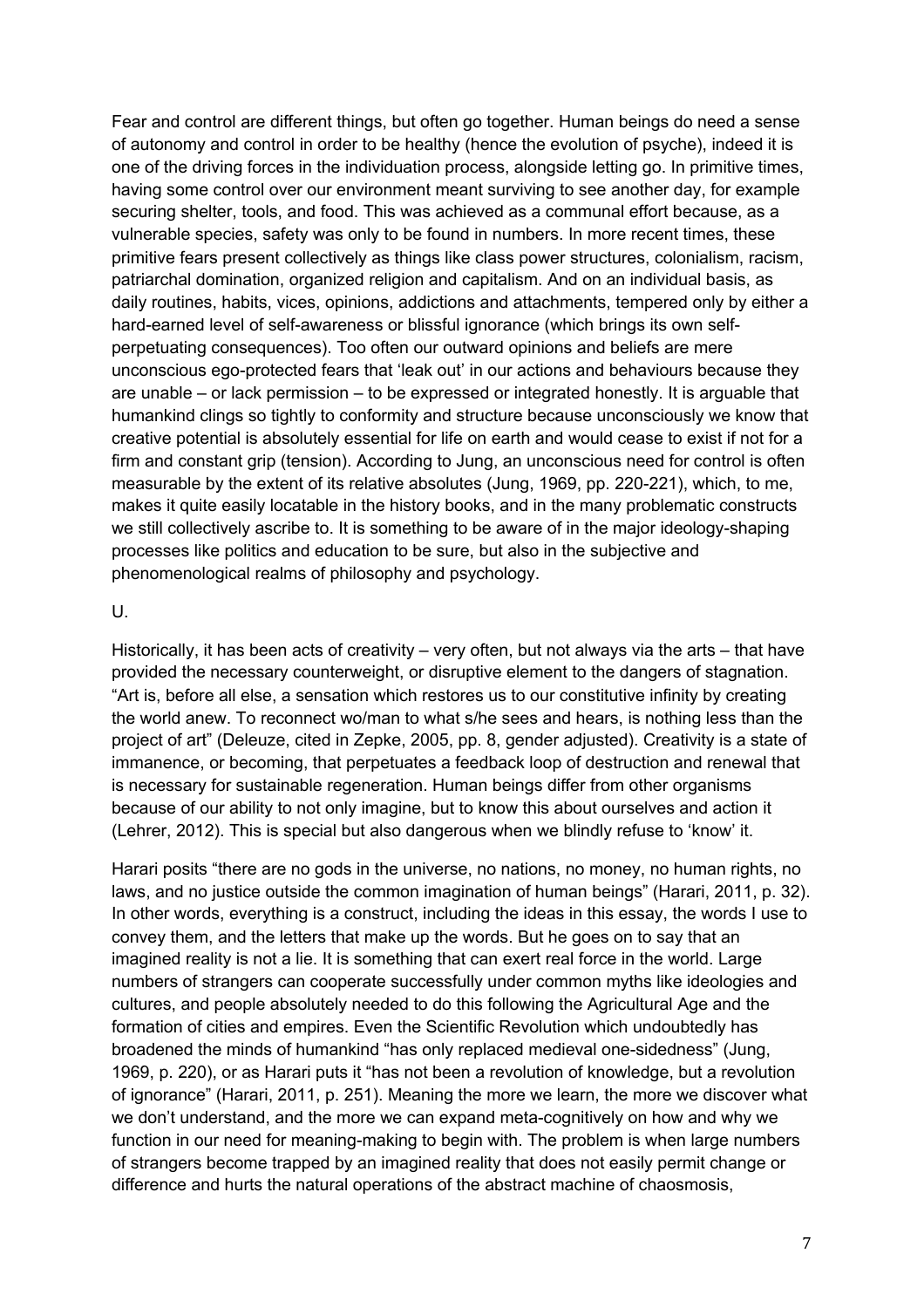threatening the ultimate survival of an entire ecosystem. Today, "the very survival of rivers, trees and lions depends on the grace of imagined entities such as gods, nations, and corporations" (Harari, 2011, p. 32).

The patterns that have emerged from the collective unconscious through creative practice can be seen in the first signs of personal expression found in primitive 'art' and on through the ages of richly decorated ancient civilisations such as Egypt or the Mayans, to medieval Europe, to more recent First Nations and indigenous cultures, to today's canon of modern art. I would argue that art (although not always labeled as such) could be described as a ritual uniting the deep inner self and the outer world, whether in response to a belief or a god, a political climate, a dominant ideology, or just for the experience of material pleasure, exploration, and affirmation of expression. In my view, art history is one of the most important historical records of the banished inner self in relationship to external events in the world. I feel it echoes the words of Hippocrates "ars longa, vita brevis" (art is long, life is short), not necessarily his original meaning, but reveals something of the inner landscapes of individuals past. Art history is like a more personal message to future Others that has not been passed through the formal empirical sieve by ruling elites onto the pages of history's so-called 'official' account. To me, it is a look under the hood at what *really* happened.

For example, Tonalism emerged out of post-civil war in the USA as a result of individuals needing to reclaim their emotional selves and connect with the 'unseen' through the profound beauty in nature following an age of heroism, trauma, scientific glorification, and phony Victorian sentimentality (Corn, 1972). Highly accomplished artists like James Whistler broke with conformity and began creating art as a 'response' rather than a 'depiction', opting for more instinctive and simplified mood, tone, and stroke. He was later taken to court for having the audacity to charge money for it! (Simpson, 2008, p. 36). Once a movement gains some collective permission (not by society necessarily, but by even just a few Others) it can signal a collective shift, like the psyche re-correcting itself through the inevitable individuation journey of individuals. This is echoed time and time again with Dadaism following WW1 and Existentialism following WW2 (Dempsey, 2005). Art movements are constantly morphing, changing and over-lapping each other across various times, places, and cultures as collectively humans react individually in relationship to Other and Collective, each with a dizzying array of unique archetype, shadow, animus, ego, and persona in play: a real chaosmosis of inner meeting outer.

With each movement comes a re-emergence (echoes of a pattern) as an entirely new phenomenon, like the 'middleness' of Deleuze and Guattari's abstract machine: the construction of construction itself, with no end or beginning. A continuous cycle of polyrelational aspects of Self + Other = Collective/Self. A constant collective actioningreactioning taking place as people of varying dominant typologies gain and lose leads, affecting change, yielding and conquering in an endless ecosophy of disruptions and tipping points on a vast plane of existence over centuries. All from the same species, exercising different ratios of individual archetypal patterns (micro) and collectively shared patterns of consciousness and unconsciousness (macro). And with each generation, compounding anew into subsequent collective environments shaping new events with differently natured and nurtured individuals imbibed with left-over learnings from previous times, now displaced (rhizome). The variables are seemingly infinite, but with a universal sameness and unpredictable complex dynamical patterning.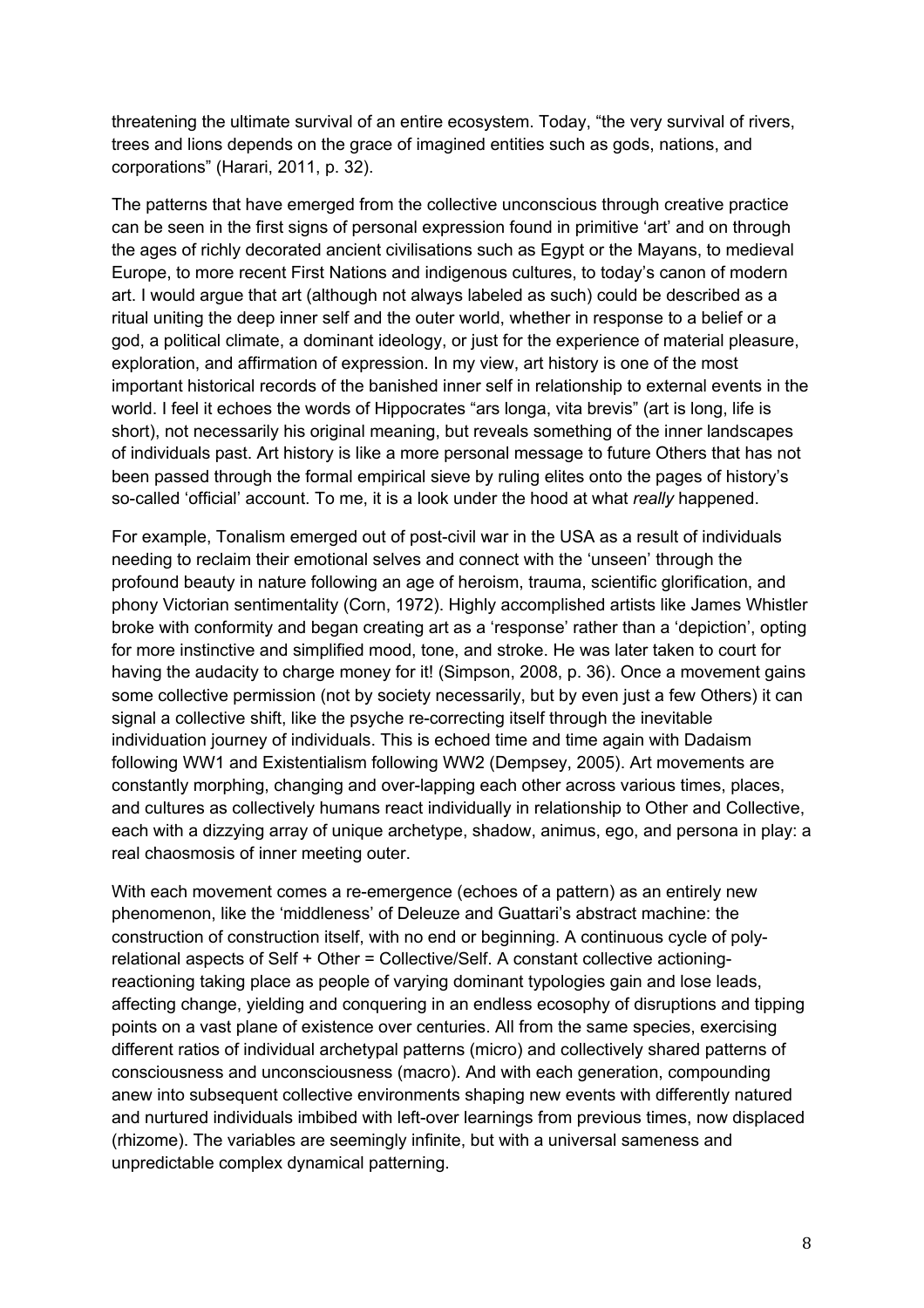So why then, if creativity in all its ambiguous, disruptive glory is so important to survival, does society tend to favour conformity and order? Because it requires less energy, and because people need a sense of control, identity and community to thrive. "As a rule, collective consciousness wins hands down with its 'reasonable' generalisations that cause the average intelligence no difficulty whatsoever" (Jung, 1969, p. 218). Subjectivity takes energy to hold in balance within oneself let alone in relationship with others. Similar to Jung's six-sided relationship between two people, Harari states that in a group of 50 individuals there can be up to 1,225 one-on-one relationships and countless more complex social combinations (Harari, 2011, p. 23 & 27). Beyond this a critical threshold of around 150 means that effective cooperation requires shared overarching myths like economies and ideologies. These things help to give meaningful context and security to peoples' lives, but can also put us in danger of becoming a less adaptable mass-mentality with potentially fanatical tendencies and "ever-ready victims of 'isms'" (Jung, 1969, p. 219).

### **Summary**

In my view, humans need to be taught the practices and methods of discovery that enable them to see both inwards and outwards. By bringing structure and chaos together in our governing systems, intrinsic 'logic' can be discovered anew through ambiguous methods like play, exploration, and lived experiences. Without going too far in either direction of stiflingly structured lessons nor constructivist ad hoc free-play that lacks cohesion, it is possible to apply adaptable, unfixed models that works with and not against the heartbeat of a place, a culture, an individual using tools that nurture an authentic sense of Self/Collective in, and as, abstract machine.

"Do not segregate and specialize but combine, how do mind and body cooperate?" (Virginia Woolf cited in F.Allen, pp. 32). This is one of the ideal learning principles in Virginia Woolf's essay *Three Guineas* from nearly a century ago. In it she makes direct connections between the patriarchal system and war, fascism, and the exclusion of women from learning and personal autonomy. She advocates not only for music, painting, and literature, but also medicine and mathematics as "the arts of human intercourse, of understanding other people's lives and minds". She notes even the contexts in which learning takes place as important to the 'message' of discovery, newness, and change. For example, instead of dusty permanent stone and glass structures that 'perpetuate tradition', learning could happen in nature or in some form of 'cheap easily destructible material' and include the 'little arts' of everyday social acts. This ethos has been reflected in some of the world's most innovative and socially progressive art schools in history, such as the Bauhaus (Germany 1919) which was extinguished under the rise of Nazi rule and from which several of its artist/teachers fled to the USA, some joining the Black Mountain College and other institutions like Harvard and the New Bauhaus in Chicago – now the Chicago Institute of Design (Dempsey, 2005, p. 133).

Clearly this concept is not new. There are dozens of references to similar lines of thought around education systems throughout history dating as far back as at least the  $17<sup>th</sup>$  century. Even Plato's theory of education assumed a principle of freedom and play: "let your children's lessons take the form of play – this will help you see what they are naturally fitted for" (Allen, 2011, p. 32). Read explains how freedom was the guiding principle of learning theories proposed by Rousseau, Pestalozzi, Froebel and Montessori, and later by John Dewey and Edmond Holmes in the form of 'aesthetic education' where the "inner senses are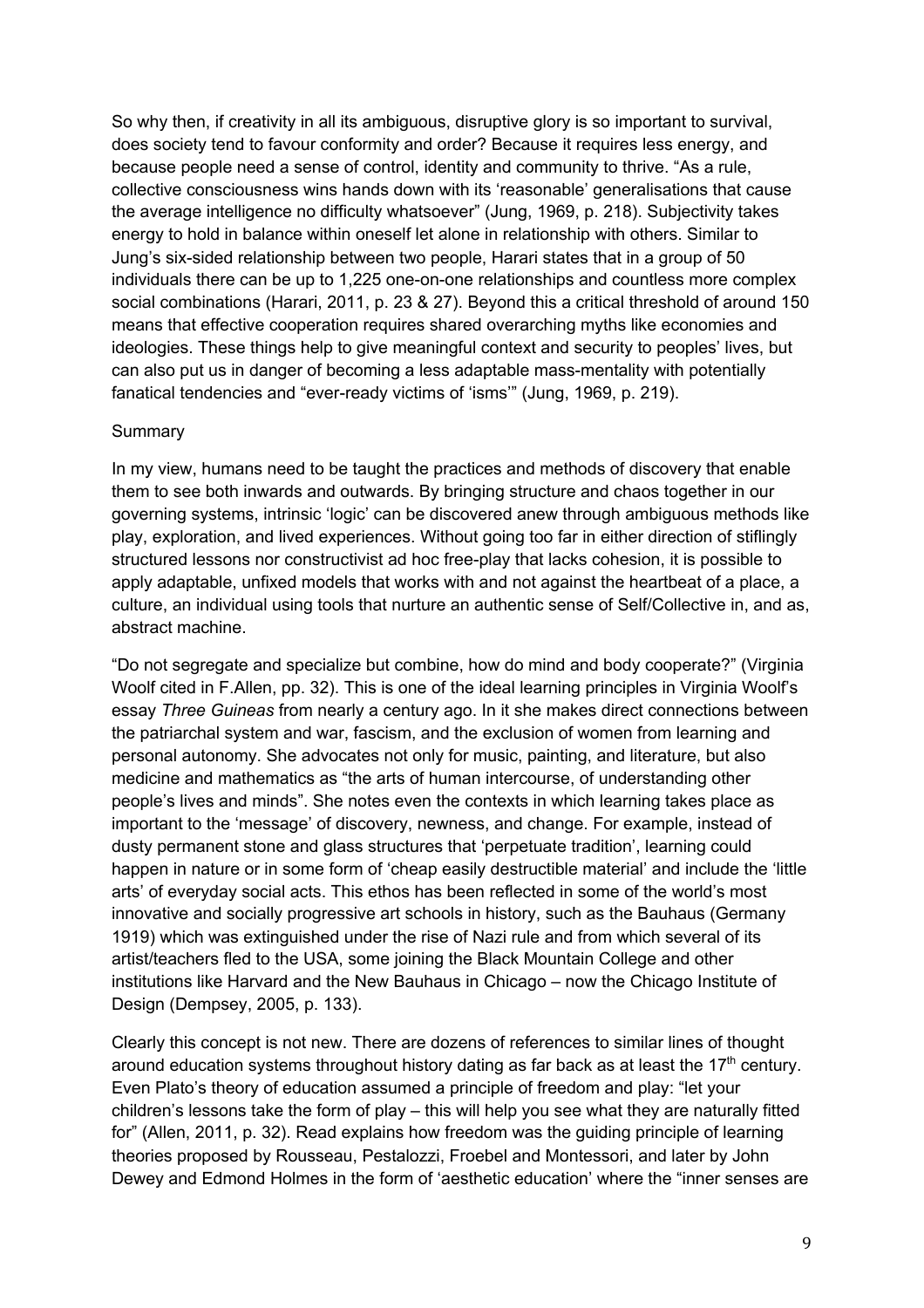brought into harmonious and habitual relationship with the external world to create an integrated personality" (Allen, 2011, p. 32) – integration being the essence of Jung's lifelong process of individuation as its own self-perpetuating ecosystem, reminding us that it starts in the formation of young minds, but certainly doesn't end at graduation.

Unfortunately, achieving harmonious integration has not been the goal of education systems historically. Despite the good intentions of Adam Smith's  $18<sup>th</sup>$  century 'moral' economy ideals, financing education institutions and research studies aimed at uncovering the nature of the universe and new technologies was less lucrative for political leaders than keeping the status quo and existing order. Until fairly recently, new technologies were usually created "either by accident or by uneducated craftsmen using trial and error" (Harari, 2011, p. 260) – noting once again the creative potential of intrinsic discovery. And according to Walter Ong, it wasn't until the Romantic Age (another collective tipping point) that academic education made a shift from being purely a male-centric 'art of rhetoric' who's sole purpose was either defending a position or attacking another person's position. It was not learning for learning's sake, or for the betterment of society, but "the race of men against each other" and protecting the dominant patriarchal ideal (Allen, 2011, p. 57).

Following this came another counterpoint with the introduction of psychological enquiry in the classroom throughout the latter half of the  $20<sup>th</sup>$  century. A promising step but fraught with a somewhat fragmented and counter-intuitive mandate that lost sight of the communal whole by focusing too much on the scientific enquiry of the parts. The result was a generation of borderline mass-narcissism in Western culture, and the 'triple-E student' – expressive, enterprising, entitled (McLellan & Martin, 2013, p. 156). While this has now completely transformed contemporary teaching practice and policy-making, McLellan and Martin argue that the Triple-E concept is not without educational and social value if it can be reconceptualized into a more collectively-minded 'virtue'.

Like the Buddhist analogy of a symphony being constructed of, but also indivisible by its individual notes, the Triple-E student offers an important voice in the collective choir. But without a primary goal of collective harmony, we devolve into cacophony. Personal expression not only helps locate one's personhood in an evolving Self, but shapes identities in relationship to Other/Collective. An enterprising individual embodies a self-propelled creative potentiality and an ability to adapt and take responsibility when forging into risky unknowns. Being entitled, despite having negative connotations, actually speaks to healthy confidence and an impersonal deservedness of 'I' as much as that of fellow Others. What is missing from this pedagogical 'framework' is what McLellan and Martin describe as the managerial self – or pro-actively developing self-awareness:

"The central concern is the development and promotion of a self-confident individual agent capable of simultaneous action and reflection on this action. Whether engaged in unique creative expression or strategic goal-oriented action, these selves operate from a highly personal inner core of being. Both expressive and managerial selves are Cartesian selves isolated from – though highly interactive with – their surrounds. Both embrace Enlightenment and/or modern forms of dualism marked by strong divides between inner and outer, mind and world, and personal and social" (McLellan & Martin, 2013, p. 54).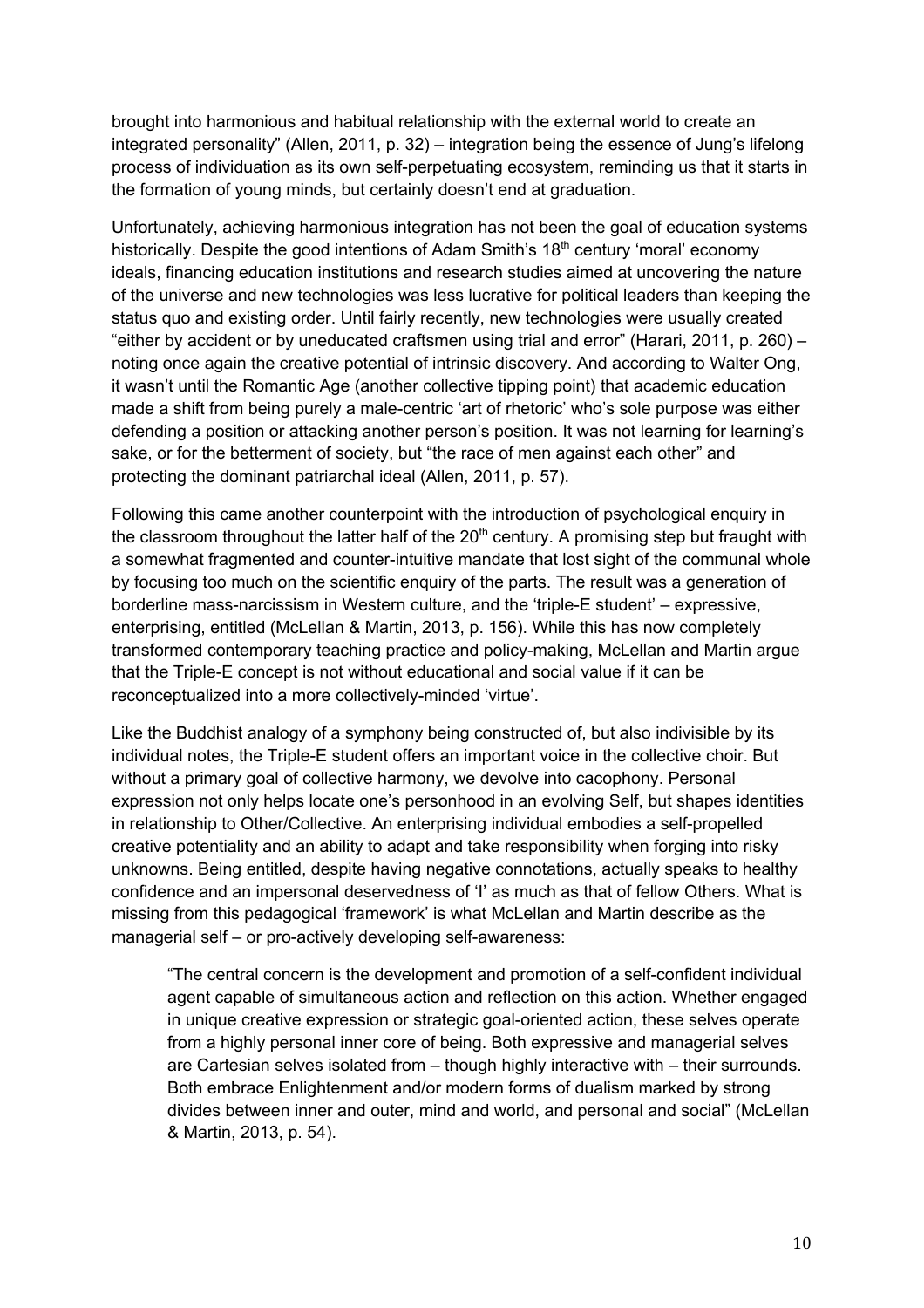Like Deleuze and Guattari's rhizome that can modify and regenerate as necessary based on relationships that branch, end, and middle, I envision potential models, or modifications that could begin a new process of regeneration both in education systems and the corporate culture. Using not dissimilar arts management theories where adaptable 'structures' are informed by a chaotic and passionate 'organism', change can encompass the inseparable polarities of organised freedom. It is not a one-size-fits-all approach but does embody an underlying universal pattern that encourages authenticity in the individuals that make up the whole.

"Genius resides in instinct; goodness likewise" (Nietzsche, cited in Gordon, 1951/87, pp. 1).

Sue Nelson, PGDip FA (2021)/MA AM (2010)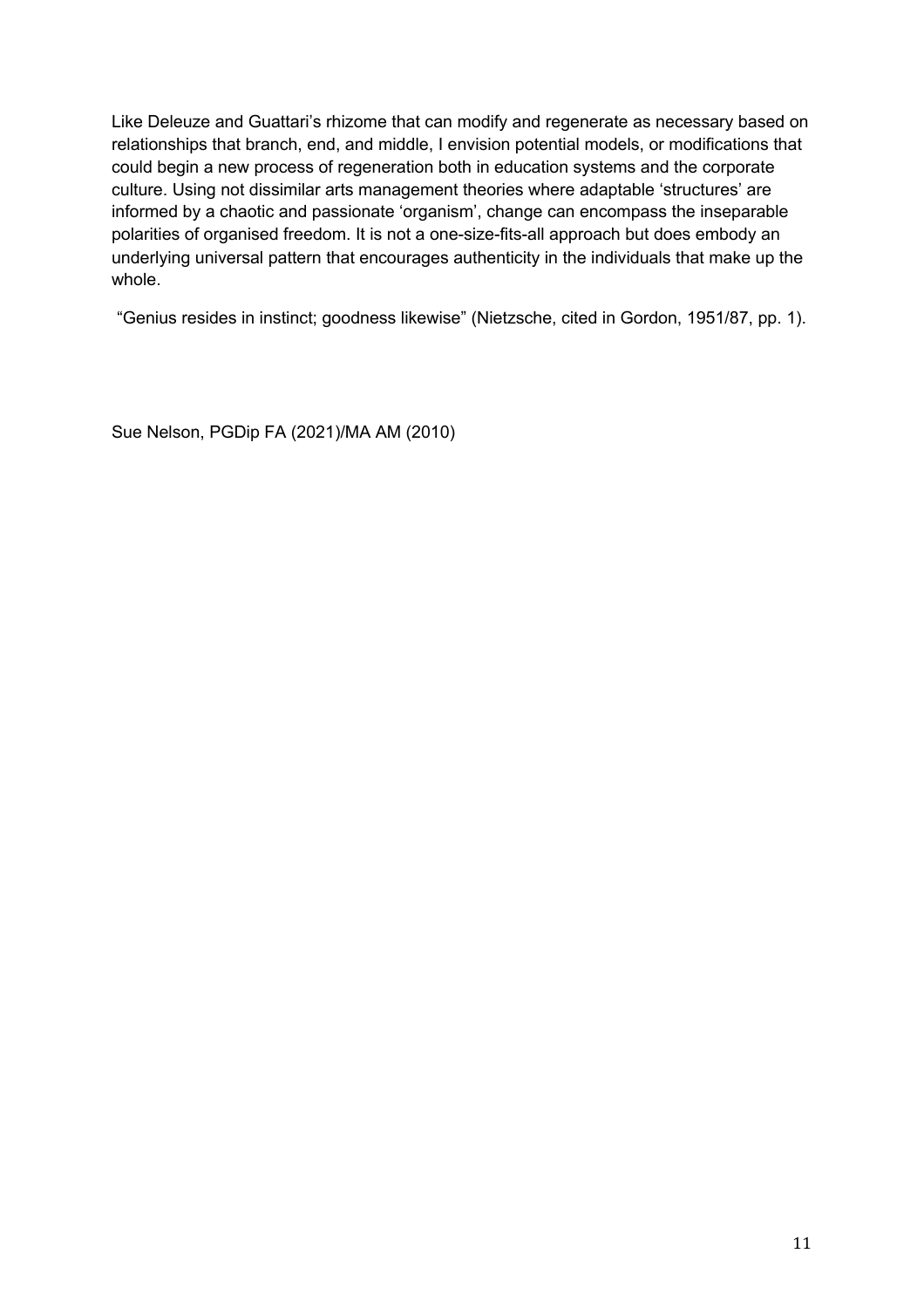#### **Bibliography**

- Allen, F. (2011). *Education (Documents in Contemporary Art).* London: Whitechapel Gallery, MIT Press.
- Baas, J., & Jacob, M. J. (2004). *Buddha Mind in Contemporary Art.* Berkley, Los Angeles: University of California Press.
- Barash, J. A. (2008). *The Symbolic Construction of Reality: The Legacy of Ernst Cassirer.* Chicago: University of Chicago Press.
- Corn, W. M. (1972). *The Colour of Mood: American Tonalism 1880 - 1910.* San Francisco: M.H. De Young Memorial Museum.
- Deleuze, G., & Guattari, F. (1987). Introduction: Rhizome. In G. Deleuze, & F. Guattari, *A Thousand Plateaus* (pp. 3-28). Minneapolis: University of Minnesota Press.
- Deleuze, G., Guattari, F., & Stivale, C. J. (1984). Concrete Rules and Abstract Machines. *SubStance*, 7-19.
- Dempsey, A. (2005). *Styles, Schools, and Movements: The Essential Encyclopaedic Guide to Modern Art.* London: Thames & Hudson.
- Genosko, G. (2000). The Life and Work of Félix Guattari: From Transversality to Ecosophy. In F. Guattari, *The Three Ecologies* (pp. 106-159). Ontario: Ontario Tech University.
- Goldwater, R. (1938). *Primitivism in Modern Art.* Cambridge and London: Harvard University Press.
- Gordon, D. E. (1951/87). *Expressionism: Art and Idea.* London: Yale University Press.
- Guattari, F. (1989). *The Three Ecologies.* London: Bloomsbury Publishing Ltd.
- Guattari, F. (1992/5). *Chaosmosis: an ethico-aesthetic paradigm .* Indianapolis: Indiana University Press.
- Harari, Y. N. (2011). *Sapiens: A Brief History of Humankind.* Israel: Dvir Publishing House Ltd.
- Jung, C. (1969). On the Nature of the Psyche. In C. Jung, *Collected Works of C.G. Jung, Vol. 8: Structure & Dynamics of the Psyche* (pp. 159-234). Princeton: Princeton University Press.
- Laing, R. D. (1966). *Interpersonal Perception: A theory and a method of research.* Springer.
- Laing, R. D. (1999). *Self and Others.* New York: Routledge.
- Lefebvre, H. (1991). *The Production of Space.* Oxford: Blackwell Publishing.
- Lehrer, J. (2012). *Imagine: How Creativity Works.* Boston: Houghton Miffin Harcourt.
- Mather, G. (2014). *The psychology of visual art: eye, brain, and art.* New York: Cambridge University Press.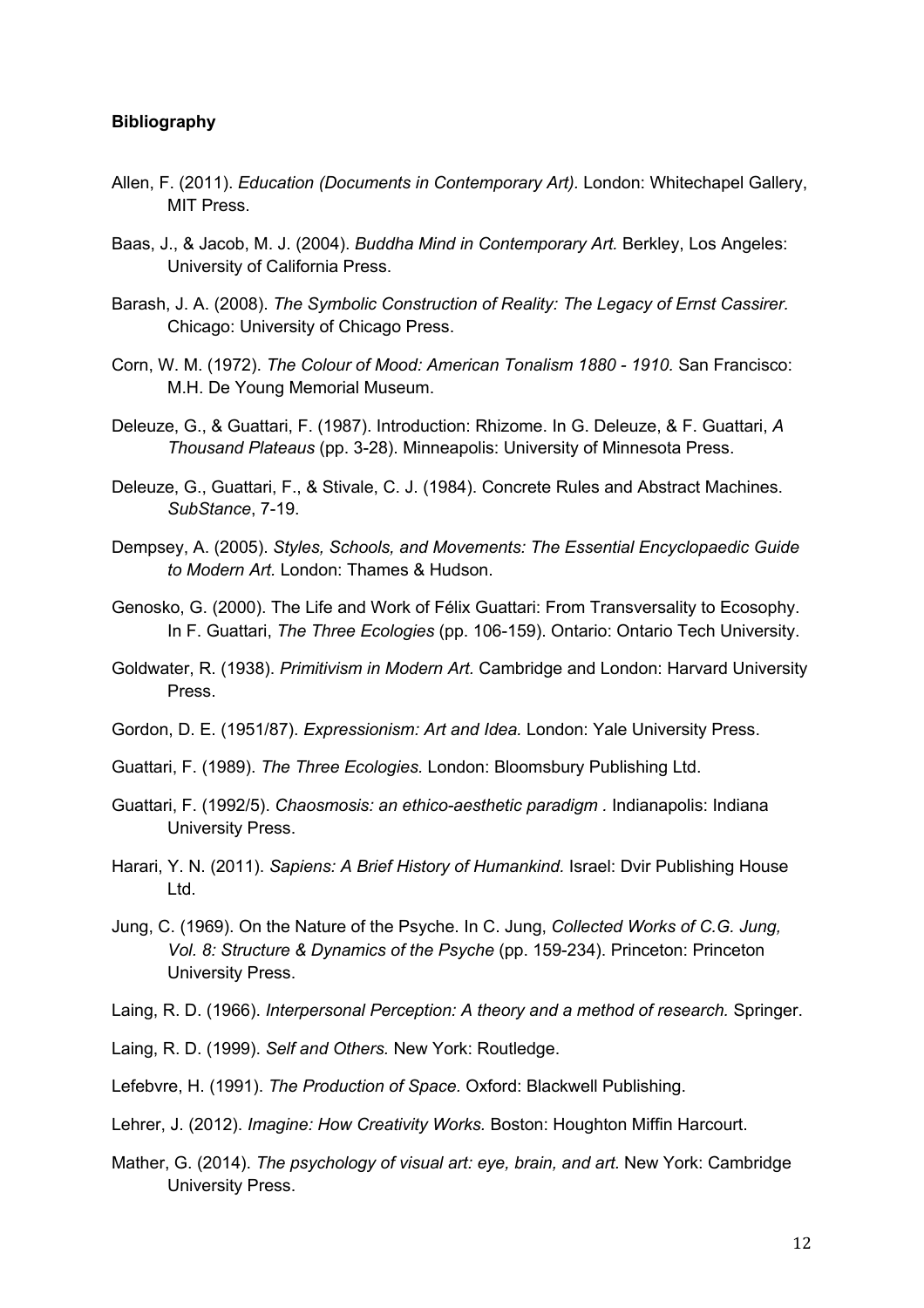Matthews, E. (2006). *Merleau-Ponty: A Guide for the Perplexed.* Continuum.

- Mayes, C. (2005). *Jung and Education: Elements of an archetypal pedagogy.* Lanham: Rowman & Littlefield Education.
- McGilchrist, I. (2010). *The Master and His Emissary: The divided brain and the making of the Western world.* New Haven and London: Yale University Press.
- McLay, S. (2016). Review of: Locke, P.M. and McCann, R., Eds. Merleau-Ponty: Space, Place, Architecture. *PhænEx, Vol. 11, No. 2*, 124-131.
- McLellan, A.-M., & Martin, J. (2013). *The Education of Selves: How Psychology Transformed Students.* New York: Oxford University Press.
- Melitopoulos, A., & Lazzarato, M. (2012). Machinic Animism. *Deleuze Studies*, 240-249.
- Merleau-Ponty, M. (1948/2004). *The World of Perception.* London, New York: Routledge, Taylor & Francis Group.
- Merleau-Ponty, M. (1968). The Intertwining The Chiasm. In M. Merleau-Ponty, *The visible and the invisible* (pp. 130-155). Evanston: Northwestern University Press.
- Moran, D. (2013). There is no brute world, only an elaborated world: Merleau-Ponty on the intersubjective constitution of the world. *The South African Journal of Philosophy*, 355-371.
- Nixon, J. H. (2020, April 4). *The Philosophy of the Weaving Web.* Retrieved from Planetary Philosophy: https://www.planetaryphilosophy.com/philosophy/philosophies/theweaving-web/the-philosophy-of-the-weaving-web/
- Pink, D. H. (2005). *A Whole New Mind: Moving from the information age to the conceptual age.* Crows Nest, NSW: Allen&Unwin.
- Pircher, R. (2019, January 8). *Handmade Writing*. Retrieved from Handmade Writing: https://handmadewriting.com/blog/samples/taoism-vs-buddhism-primary-differencesand-similarities/
- Pound, E. (2010). *ABC of Reading.* United Kingdom: New Directions Publishing Corporation.
- Shatz, A. (2010). Desire Was Everywhere. *London Review of Books*, Vol. 32, No. 24.
- Simpson, M. (2008). *Like Breath on Glass: Whistler, Inness, and the Art of Painting Softly.* New Haven: Yale University Press.
- Steeves, J. B. (2004). *Imagining Bodies: Merleau-Ponty's Philosophy of Imagination.* Pittsburgh: Duquesne University Press.
- Watts, A. (1965). *The Tao of Philosophy 5: Myth of Myself*. Retrieved from The Library: https://www.organism.earth/library/document/tao-of-philosophy-5
- Watts, A. (2017, February 7). *I Am Because You Are*. Retrieved from YouTube: https://www.youtube.com/watch?v=SOKwgP1Hte8